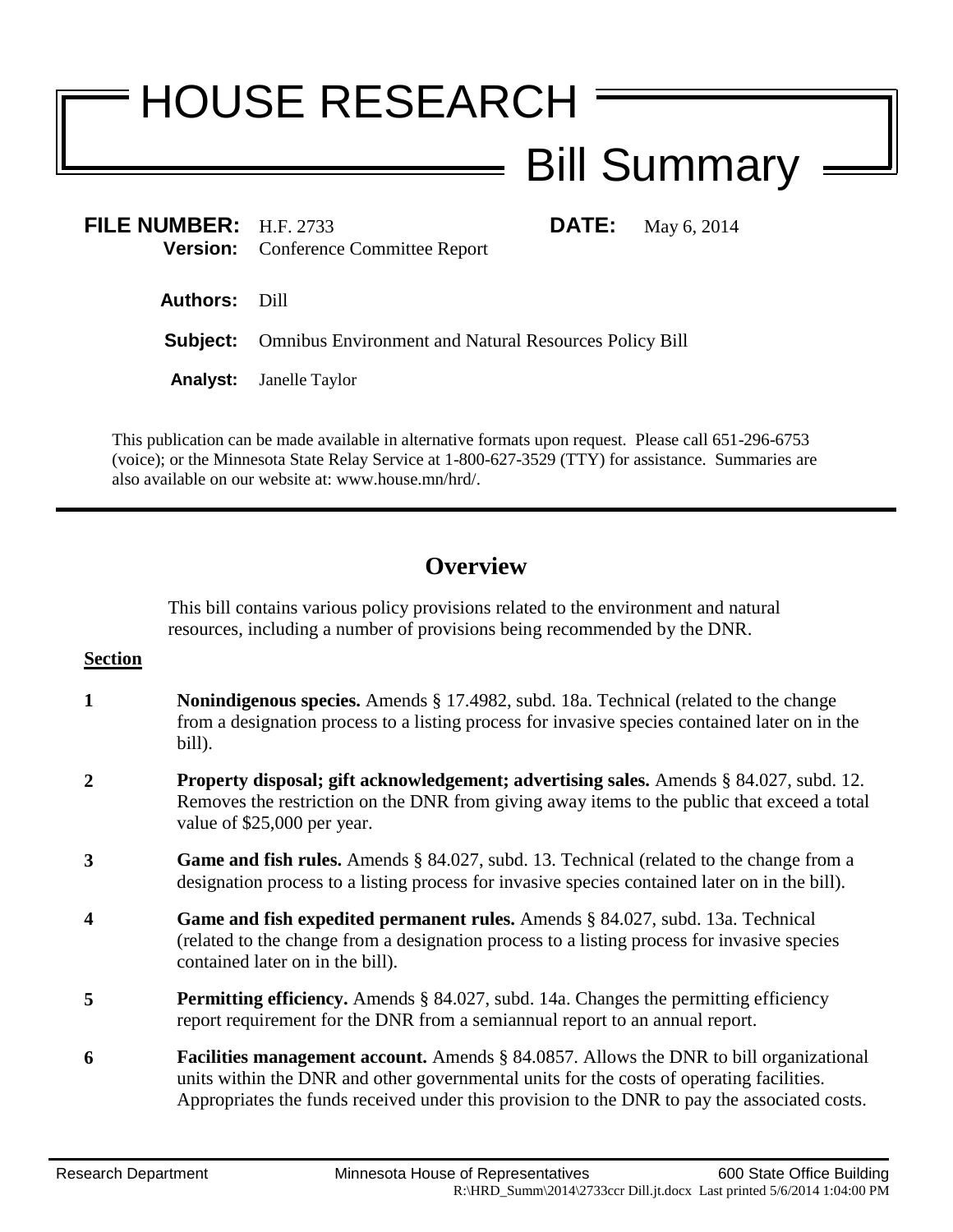- **7 Off-highway motorcycle safety courses; reciprocity with other states; accepted equivalencies.** Amends § 84.791, subd. 4. States that completing the Motorcycle Safety Foundation Dirtbike School is adequate to meet the off-highway motorcycle safety certificate requirements.
- **8 Snowmobile.** Amends § 84.81, subd. 3. Modifies the definition of snowmobile for purposes of snowmobile registration and other Department of Natural Resources' (DNR) provisions to exclude all-terrain and other vehicles equipped with aftermarket ski and track configurations.
- **9 All-terrain vehicle or vehicle.** Amends § 84.92, subd. 8. Modifies the definition of an allterrain vehicle (ATV) to mean a vehicle with low pressure or nonpneumatic tires (rather than flotation tires as provided under current law).
- **10 Class 1 all-terrain vehicle.** Amends § 84.92, subd. 9. Increases the maximum weight (from 1,000 to 1,200 pounds) for an ATV to be considered a "class 1" ATV.
- **11 Class 1 all-terrain vehicle.** Amends § 84.92, subd. 9. Increases the minimum weight (from 1,000 to 1,200 pounds) for an ATV to be considered a "class 2" ATV.
- **12 All-terrain vehicle safety courses; reciprocity with other states' accepted equivalencies.** Amends § 84.925, subd. 3. States that completing the ATV RiderCourse offered by the All-Terrain Vehicle Safety Institute is adequate to meet the ATV safety certificate requirements.
- **13 Prohibitions on youthful operators.** Amends § 84.9256, subd. 1. Changes the age requirement for all-terrain vehicle (ATV) safety training back to 16 years of age (last session the age requirement was changed from 16 to 18 years of age).
- **14 Off-road and all-terrain vehicles; limited or managed forests; trails.** Amends § 84.926. Clarifies that certain vehicles, including class 2 ATVs, may be used on forest trails that are designated for off-road vehicles during certain times.
- **15 Infested waters.** Amends § 84D.01, subd. 8. Technical (related to the change from a designation process to a listing process for invasive species contained later on in the bill).
- **16 Inspect.** Amends § 84D.01, subd. 8b. Adds collection and sampling to the list of activities defining "inspect" for purposes of chapter 84D (Invasive Species).
- **17 Prohibited invasive species.** Amends § 84D.01, subd. 13. Technical (related to the change from a designation process to a listing process for invasive species contained later on in the bill).
- **18 Regulated invasive species.** Amends § 84D.01, subd. 15. Technical (related to the change from a designation process to a listing process for invasive species contained later on in the bill).
- **19 Unlisted nonnative species.** Amends § 84D.01, subd. 17. Technical (related to the change from a designation process to a listing process for invasive species contained later on in the bill).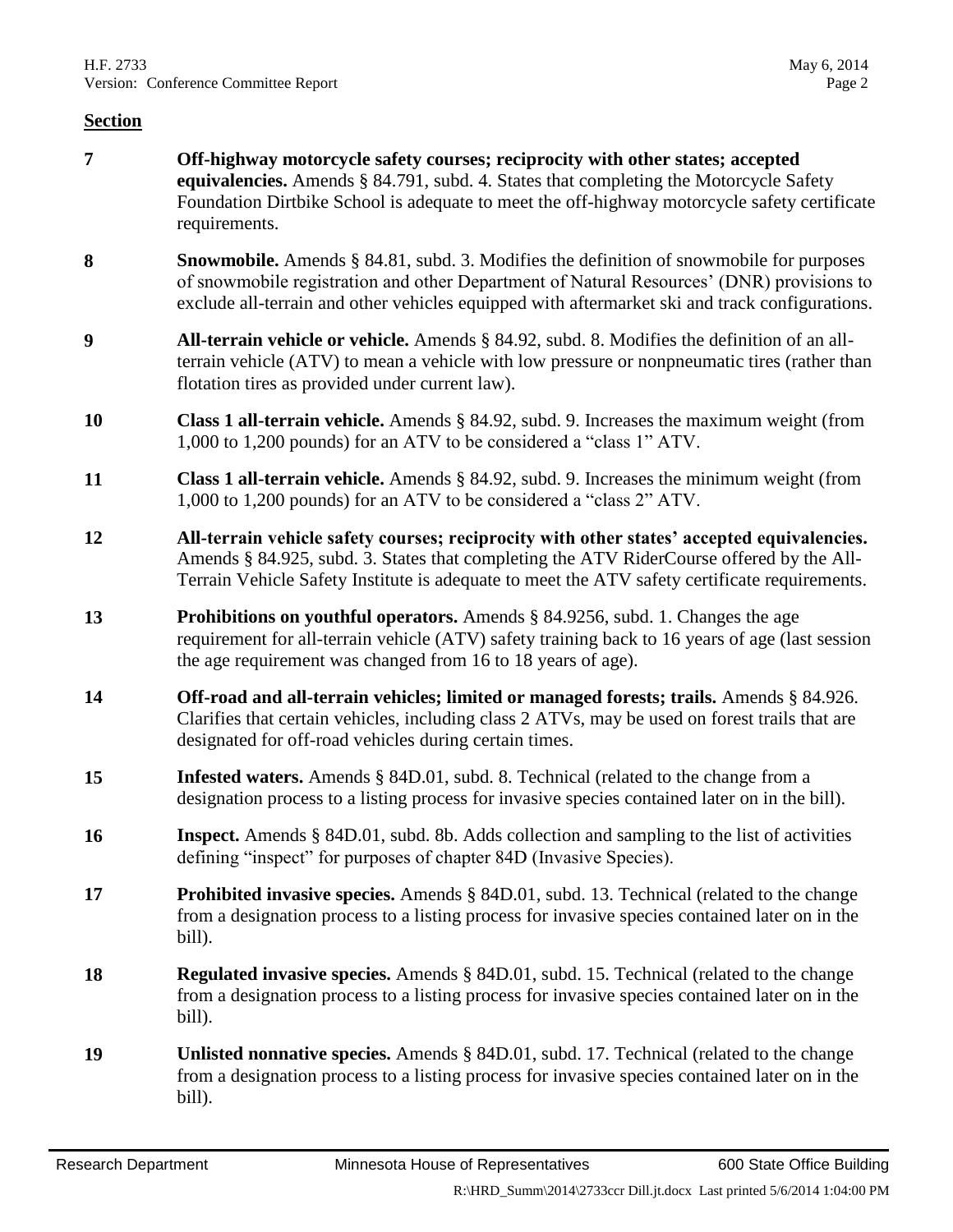- **20 Unregulated nonnative species.** Amends § 84D.01, subd. 18. Technical (related to the change from a designation process to a listing process for invasive species contained later on in the bill).
- **21 Infested waters; restricted activities.** Amends § 84D.03. Changes the way the DNR identifies infested waters for purposes of the invasive species laws from a designation process to a requirement to maintain an accessible list of waters (the waters would no longer be designated by written order published in the State Register).
- **22 Unlisted nonnative species.** Amends § 84D.06. Changes the way the DNR identifies invasive species for purposes of the invasive species laws from a designation process to a listing process.
- **23 Removal and confinement.** Amends § 84D.10, subd. 3. Technical (related to the change from a designation process to a listing process for infested waters).
- **24 Persons transporting water-related equipment.** Amends § 84D.10, subd. 4. Technical (related to the change from a designation process to a listing process for infested waters).
- **25 Inspector authority.** Amends § 84D.105, subd. 2. Modifies the ability of the commissioner to enter into delegation agreements with local units of government and others for purpose of aquatic invasive species inspections to remove the requirement that the delegation agreements have the local government unit (or other entity) assume all legal, financial and administrative responsibilities.
- **26 Harvest of bait from infested waters.** Amends § 84D.11, subd. 2a. Technical (related to the change from a designation process to a listing process for infested waters).
- **27 Rules.** Amends § 84D.12. Changes the way the DNR identifies invasive species for purposes of the invasive species laws from a designation process to a listing process.
- **28 Civil penalties.** Amends § 84D.13, subd. 5. Technical (related to the change from a designation process to a listing process for infested waters).
- **29 Development and establishment of units.** Amends § 86A.09. Modifies master plan requirements for units of the outdoor recreation system (which includes state parks and trails**,**  state recreation areas, scientific and natural areas (SNAs), state forests, wildlife management areas (WMAs), state historic sites, rest areas and other units) to require public meetings rather than public hearings. Removes a requirement that the DNR approve all master plans to eliminate the need for other agencies (such as the Minnesota Historical Society and the Department of Transportation) to seek DNR approval. Establishes a process for amending master plans.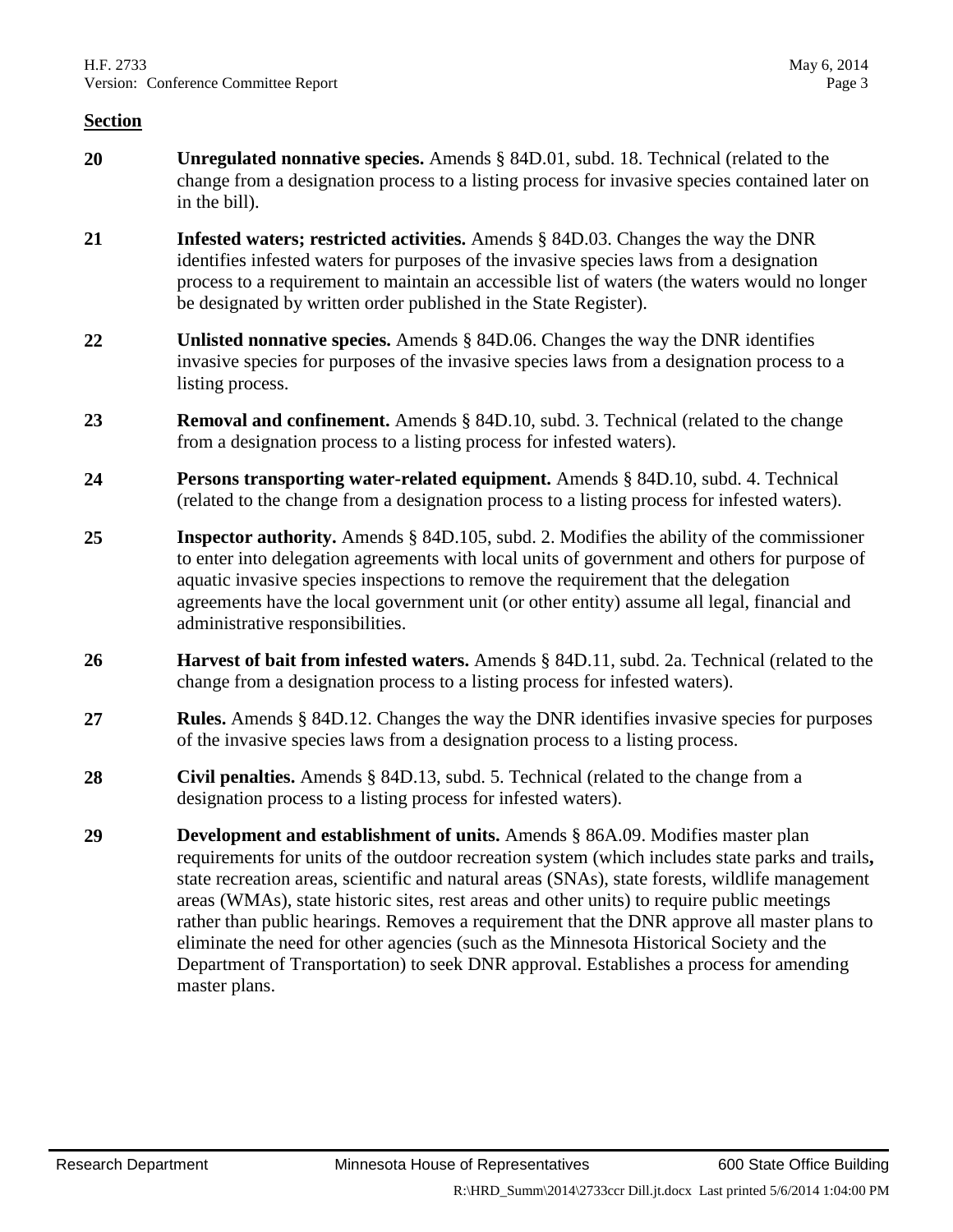- **30 Registry of units.** Amends § 86A.11. Eliminates the requirement that the DNR compile and maintain a list of all units of the outdoor recreation system and instead requires DNR to compile one for the units it administers and the Minnesota Historical Society for the ones it administers (requirements for units administered by the Department of Transportation would be eliminated).
- **31 Policy.** Amends § 89A.02. Updates the policy of the Minnesota Sustainable Forest Resources Act to include maintaining (as well as establishing as required under current law) processes and mechanisms that seek and incorporate a broad array of perspectives when planning and managing the state's forest resources.
- **32 Membership.** Amends § 89A.03, subd. 1. Requires the Minnesota Forest Resources Council (MFRC) member representing owners of nonindustrial, private forests of 40 acres or more to be a representative of an association representing family forest woodlands.
- **33 Biennial report.** Amends § 89A.03, subd. 6. Changes the Minnesota Forest Resources Council's annual report requirement to a biennial report due February 1, each odd numbered year.
- **34 Partnership.** Amends § 89A.04. Updates the state's policy regarding fostering partnerships between landowners, forest managers, and loggers to require the partnerships to be maintained and also to include loggers when addressing landscape-level operations and concerns.
- **35 Development and revision.** Amends § 89A.05, subd. 1. Requires the MFRC to periodically revise comprehensive timber harvesting and forest management guidelines and provides new criteria to be used when doing so (the current criteria, including peer review requirements, are repealed in section 70).
- **36 Application.** Amends § 89A.05, subd. 3. Requires the MFRC to periodically assess implementation goals for the forest management guidelines it develops and requires those goals to sustain forest resources.
- **37 Framework.** Amends § 89A.06, subd. 1. Requires the MFRC to maintain a framework that will enable long-range strategic planning and coordination (the current act requires it to be developed).
- **38 Regional forest resources committees.** Amends § 89A.06, subd. 2. Requires the MFRC to maintain regional forest resource committees (the current act requires them to be established) and modifies their duties, including adding that they periodically recommend that the MFRC undertake revisions of the region's landscape plan.
- **39 Report.** Amends § 89A.06, subd. 4. Requires each regional committee to report on its activities by November 1, each even numbered year.
- **40 Monitoring.** Amends § 89A.07. Requires the Department of Natural Resources (DNR) to maintain a program for monitoring trends and conditions in the state's forest resources and removes a requirement that the DNR report to the council on current information and trends.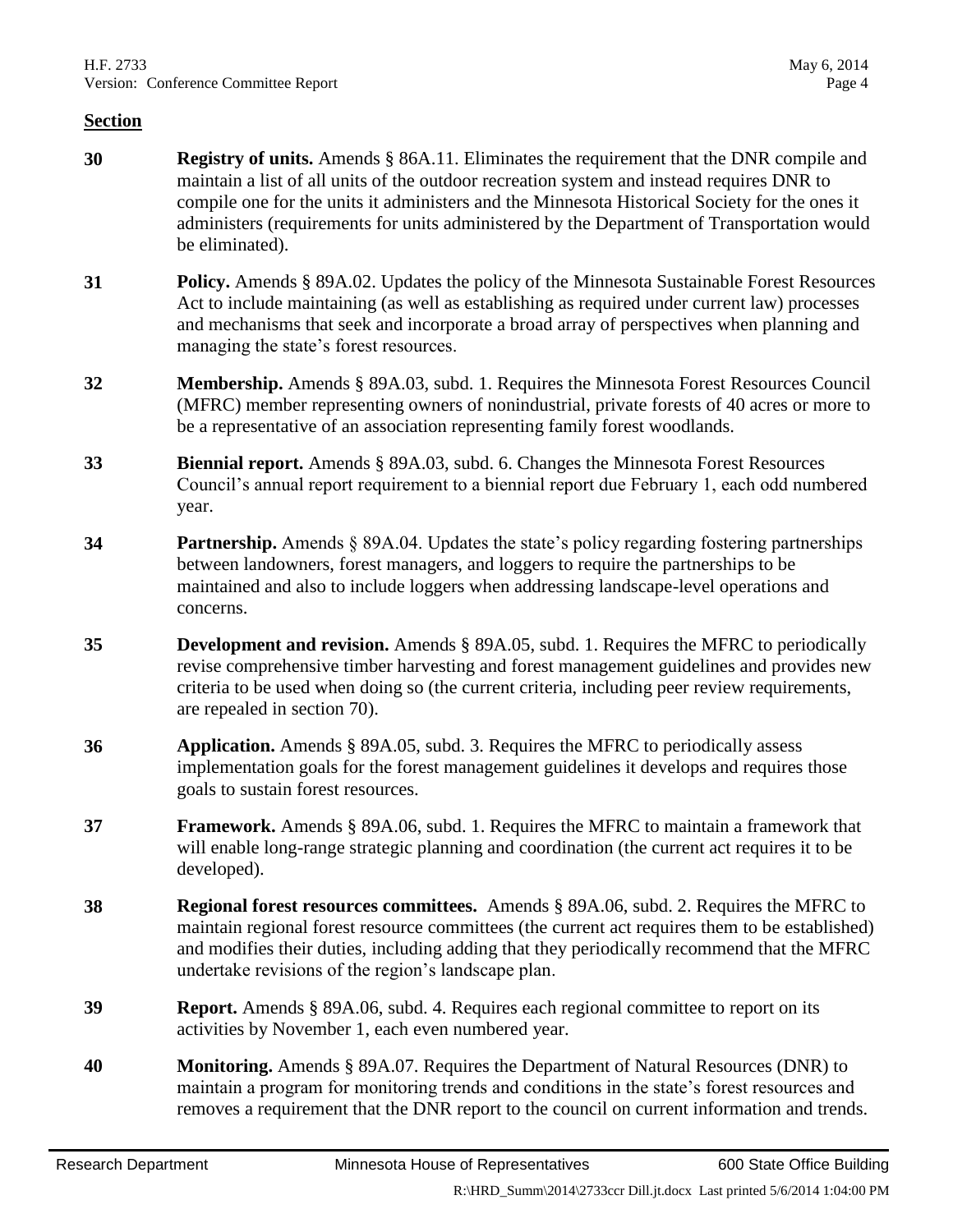Changes the responsibility of evaluating the effectiveness of practices to mitigate impacts of timber harvesting and forest management activities from the DNR to the MFRC.

- **41 Establishment.** Amends § 89A.08, subd. 1. Requires the chair of the MFRC to appoint the chair of the Forest Resources Research Advisory Committee.
- **42 Purpose.** Amends § 89A.08, subd. 2. Updates the purpose of the Forest Resources Research Advisory Committee to include communication with the legislature on funding the council's priority forest resources research activities.
- **43 Research assessment.** Amends § 89A.08, subd. 3. Technical.
- **44 Interagency information cooperative.** Amends § 89A.09. Encourages the dean of the College of Food, Agricultural and Natural Resources Sciences at the University of Minnesota to maintain an Interagency Information Cooperative (the current act encourages its establishment) and modifies the cooperative's purpose by removing conducting a needs assessment for improving the information systems. Requires the cooperative to report to the council on its accomplishments by November 1, each even-numbered year.
- **45 Continuing education.** Amends § 89A.10. Updates the policy of the state to include the encouragement of timber harvesters and forest resource professionals to maintain (the current act encourages the establishment) continuing education programs and adds specific reference to the Minnesota Logger Education Program and the University of Minnesota Sustainable Forests Education Cooperative.
- **46 Implementation.** Amends § 89A.105. States that implementation of the Minnesota Sustainable Forest Resources Act is subject to appropriations from the legislature.
- **47 Sunset.** Amends § 89A.11. Extends the Minnesota Sustainable Forest Resources Act four years to June 30, 2021.
- **48 Reporting invasive carp.** Changes the term "Asian" carp to "invasive" carp for purposes of reporting requirements.
- **49 Possession, sale, and transportation of commercial fish.** Amends § 97C.821. Technical (related to the change from a designation process to a listing process for infested waters).
- **50 Drainage inspectors.** Amends § 103E.065. Prohibits a county commissioner from serving as a drainage inspector.
- **51 Adoption procedure.** Amends § 103F.121, subd. 2. Removes a requirement that the DNR notify affected local governments when technical information related to the delineation of floodplains and floodways on a watercourse become available and removes the corresponding requirement that local governments prepare/amend their floodplain management ordinances within six months of receiving the notice.
- **52 Alterations and hazardous uses prohibited.** Amends § 103F.121, subd. 5. Modifies restrictions that apply to alterations to structures in floodplains and other floodplain uses to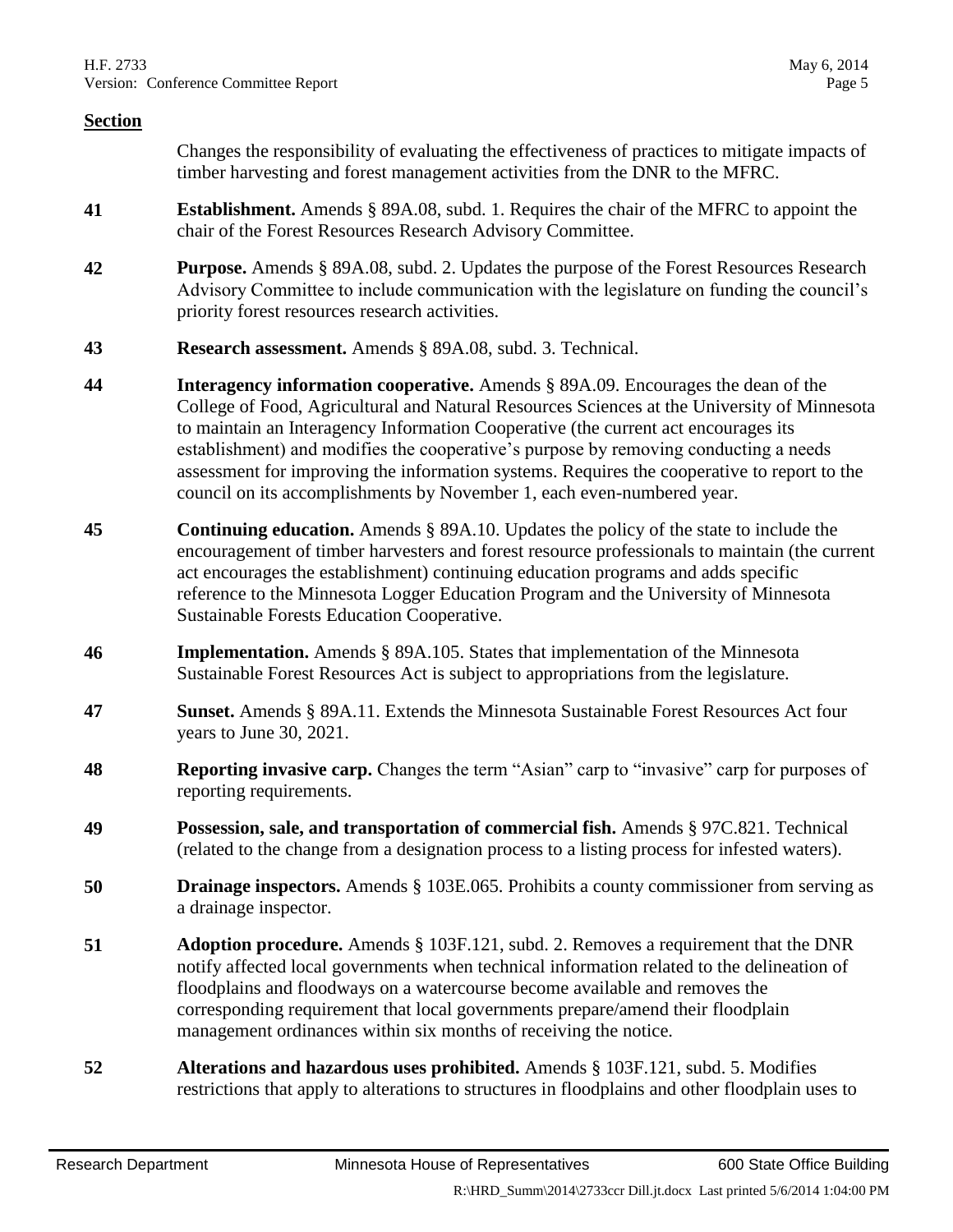make them consistent with federal requirements.

- **53 Application for flood insurance.** Amends § 103F.165, subd. 3. Removes the requirement that local units of government apply for participation in the National Flood Insurance Program.
- **54 Exceptions.** Amends § 103G.245, subd. 2. Removes an exemption from public water work permit requirements for removal of debris (such as logs) provided it does not alter the original alignment, slope, or cross section of waters.
- **55 Relationship to surface water resources.** Amends § 103G.287, subd. 2. Clarifies that groundwater appropriations impacting surface waters are subject to additional requirements when the appropriation "will have negative impacts" to surface waters (current law states that the additional requirements apply when the appropriations "have potential impacts" to surface waters).
- **56 Groundwater management areas.** Amends § 103G.287, subd. 4. Requires the commissioner of natural resources to assemble an advisory team to assist with the development of groundwater management area plans for the area. Specifies the criteria for membership of the team. Requires the commissioner to consult with the advisory team at least 30 days prior to implementing or modifying a groundwater management area plan.
- **57 General 150-day limit.** Requires the commissioner to act on water use permits within 150 days (rather than 30 days as required under current law) and requires the commissioner to notify an applicant, within 30 days, whether an application is complete. General permitting efficiency laws establish a goal of acting on permits within 150 days and require notification of application completeness.
- **58 Invasive aquatic plant management permit.** Amends § 103G.615, subd. 3a. Expands the definition of invasive aquatic plant management permits to broaden the scope of what can be included.
- **59 Definitions.** Amends § 115B.39. Amends definition of "qualified facility" under the Landfill Cleanup Program to allow for an additional facility.
- **60 When prepared.** Amends § 116D.04, subd. 2a. Exempts from the requirement to complete a mandatory Environmental Impact Statement a plant located outside the seven-county metro area that produces less than 400,000 gallons of biochemicals annually or a biorefinery using cellulosic feedstock.
- **61 Off-road recreational vehicle.** Adds § 325E.13, subd. 5. Provides a definition of "off-road recreational vehicle" for purposes of odometer tampering prohibitions that includes snowmobiles and off-road vehicles (ATVs, off-highway motorcycles, and off-road vehicles).
- **62 Tampering.** Amends § 325E.14, subd. 1. Prohibits a person from tampering with the odometer of an off-road recreational vehicle in order to reflect lower mileage than what has actually been driven.